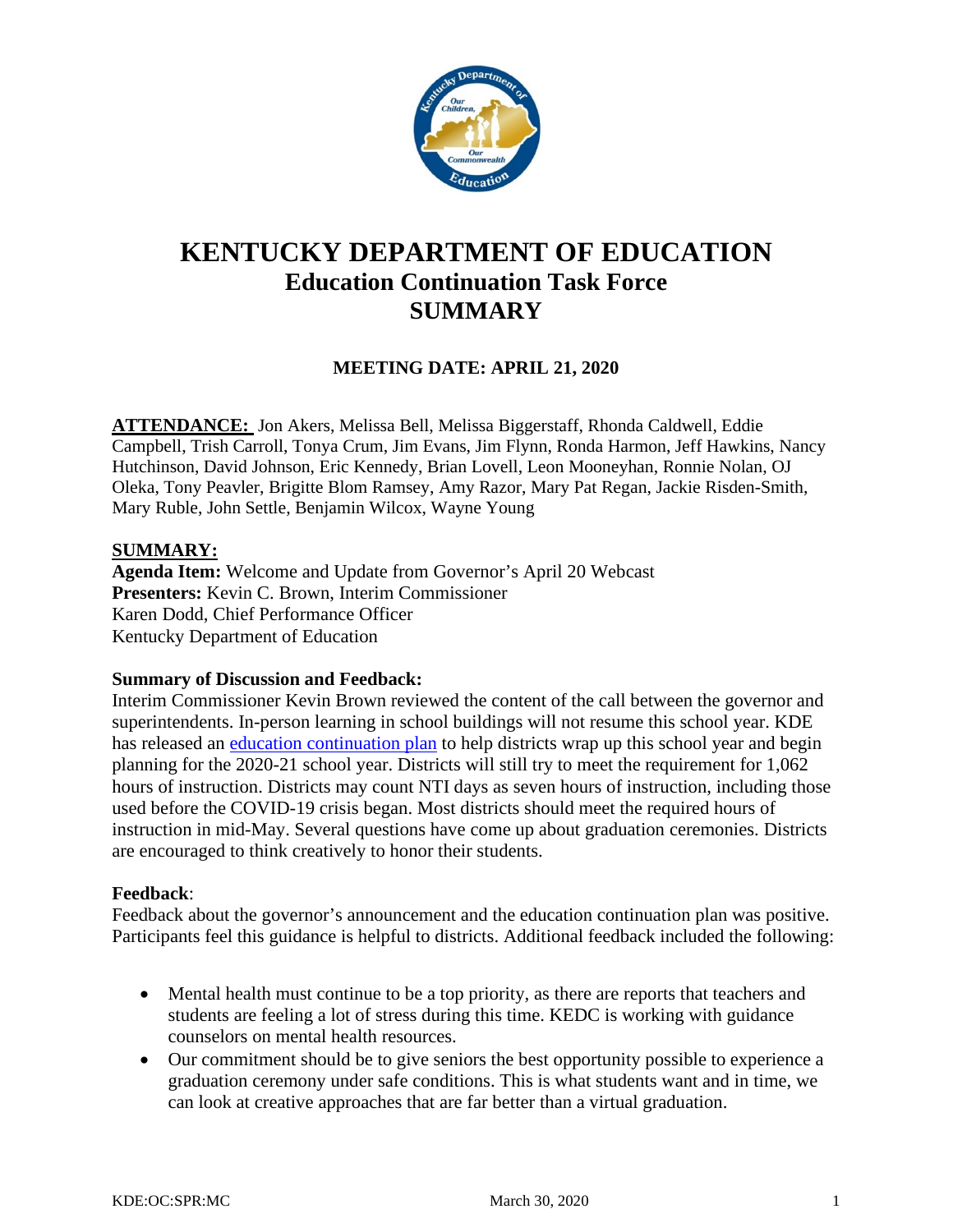- Task force members expressed their hope that districts would use teacher contract days that extend beyond the instructional calendar for professional learning and planning for next year.
- We keep coming back to three big questions. What do we do this summer to address the slide? What do we do in the fall to address learning gaps? What do we do to better prepare for a possible resurgence of COVID-19?

#### **Questions from task force members were addressed:**

**Question**: How are required contract days to be fulfilled by staff after 1,062 instructional hours have been reached?

**Answer**: 1,062 hours of instruction does not satisfy contract requirements. After school is out, districts may schedule teachers' time for virtual planning for next year and professional learning. Districts also have the option to use emergency days to satisfy contract days. This is permitted by [SB 177.](https://apps.legislature.ky.gov/record/20rs/sb177.html)

**Question**: How will student retrieve their personal items from school buildings? **Answer**: We don't have guidance on that yet, but we will. This issue will be addressed with the Principals Advisory Council on Wednesday to get feedback about how to close the school year and return personal items to students while adhering to the governor's orders and the recommendations of the health department.

**Question**: If districts use emergency days for staff for the end of the year, could federal funds be used for work over the summer to prepare for next year?

**Answer**: We are waiting on guidance, but we feel there may be some flexibility for those purposes where districts could possibly bring staff together or provide remediation to students in July or August if it's safe.

On April 29, the standards team is hosting the first of a series of webinars to address planning for learning gaps during this time we have now, meeting students' needs upon our return to school in the fall and providing equitable interventions based on current levels of knowledge. More information about the learning series can be found in the commissioner's [Monday Message.](https://content.govdelivery.com/accounts/KYDE/bulletins/28763f1)

Districts must make decisions based on their circumstances, but we encourage superintendents to use extra staff days for planning and professional learning. There are extreme needs for planning and resources will be available. Districts may amend their calendars to schedule staff days in a way that will address fatigue.

**Follow-up Required:**

None.

#### **Agenda Item:** Student Advisory Recap

**Presenter:** Toni Konz Tatman, Interim Director of Communications, Kentucky Department of Education

#### **Summary of Discussion:**

KDE sought feedback from the **Student Advisory Council** about topics around graduation and how they would like to proceed. It is a "senior heavy" group, with 12 members who are seniors this year. The group also discussed how they're feeling about NTI and counseling services being provided. Feedback from the exit forms included the following feedback.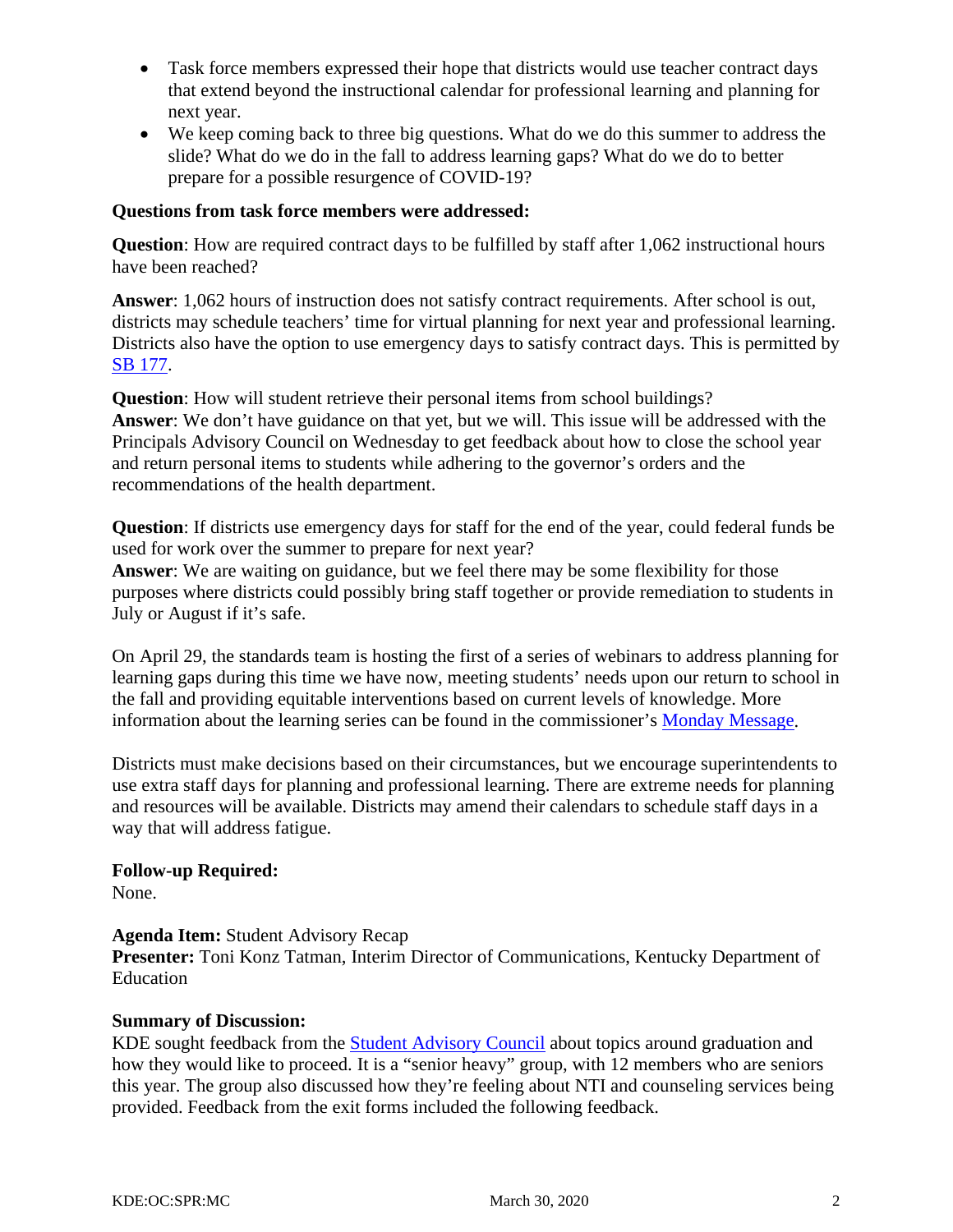- When asked how counselors can support them and their peers, most said counselors are doing a good job staying involved with students and would like to see that continue throughout the summer.
- Preparing to transition to the next grade level is causing some anxiety.
- Students are concerned about being prepared for final and AP exams.
- The group members are worried about being prepared for college coursework.
- The quality of education via NTI was mentioned as a concern.

Dr. Damien Sweeney talked with the group about counseling services and checked in with the group about how things are going. Two members of the Prichard Committee's [Student Voice](https://six10webdesign.com/prichard/school-climate-and-culture/)  [Team](https://six10webdesign.com/prichard/school-climate-and-culture/) attended to discuss ways the council members can elevate their voice during this time. Four council members have volunteered to write student voice columns for [Kentucky Teacher.](https://www.kentuckyteacher.org/)

The Student Advisory Council will meet again on May 5. This experience has given us a new way to interact with this group and we plan to work with them more frequently going forward.

#### **Feedback:**

Task force members gave positive remarks about seeking student feedback.

#### **Follow-up Required:**

None.

#### **Agenda Item: Student Advisory Survey**

Presenter: Dr. Amanda Ellis, Associate Commissioner, Office of Teaching and Learning, Kentucky Department of Education

#### **Summary of Discussion:**

The council members were surveyed about options for graduation, and they were adamant that it be personal. They don't want a virtual graduation if there are safe and creative ways to honor their wishes.

The council wants to talk more about transitioning into college, as well as kids who are moving to high school and middle school. We are working with Dr. Damien Sweeney to address these needs.

#### **Feedback:**

None.

## **Follow-up Required:**

None.

#### **Agenda Item:** Teachers Helping Teachers

**Presenters:** Rob Akers, Associate Commissioner, Office of Educator Licensure and Effectiveness**,** Kentucky Department of Education

Dr. Melissa Bell, Vice President of Academic Affairs, Council on Postsecondary Education Dr. OJ Oleka, President, Association of Independent Kentucky Colleges and Universities

#### **Summary of Discussion:**

Information about supports being put in place to help students and educators was shared by each presenter. Dr. Bell began by updating the group about how higher education is preparing for the new group of freshmen coming who may need remediation. Highlights from surveying the institutions: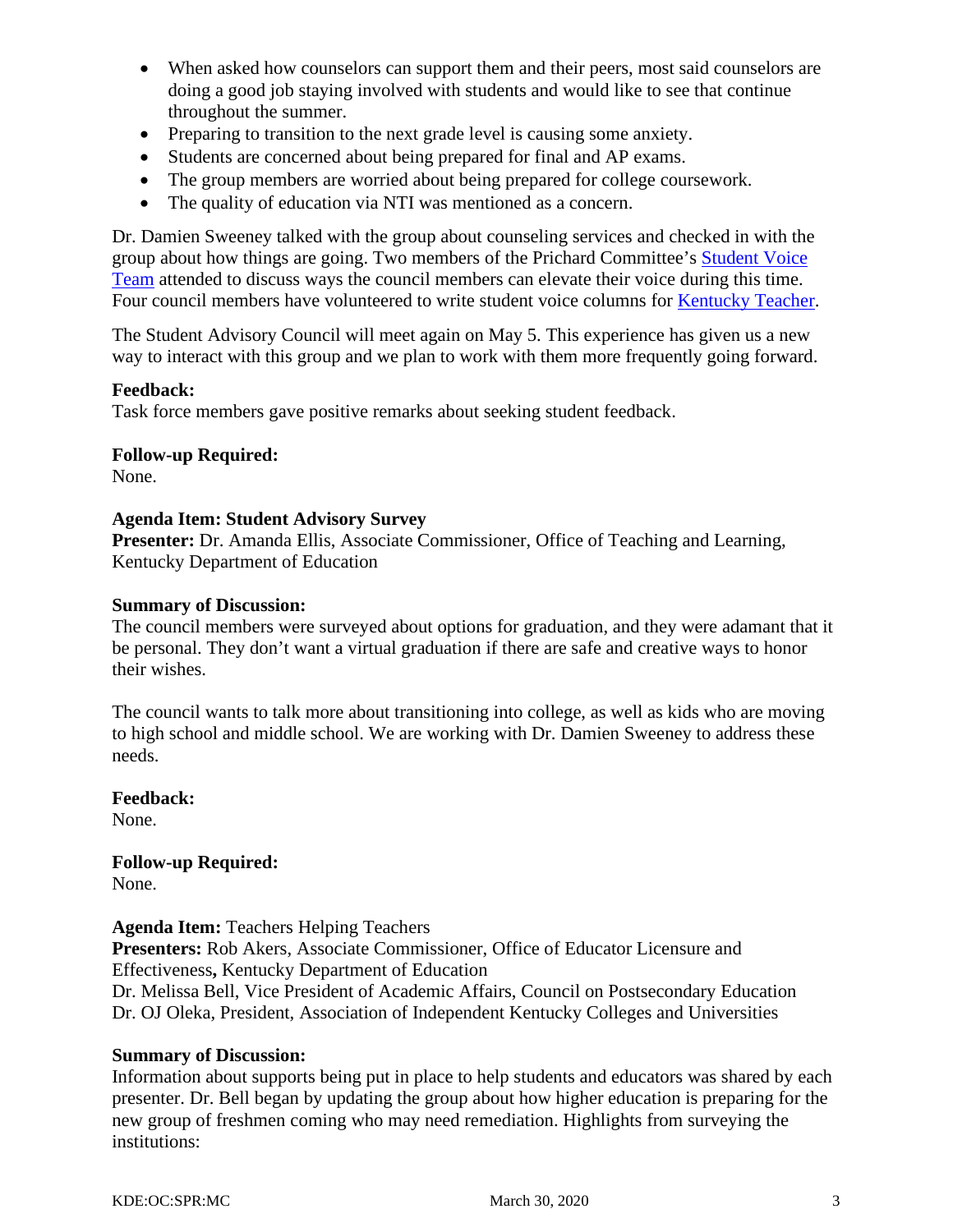- EKU waiving test score requirement for admissions, accepting unofficial high school transcripts for admissions, extending scholarship offer deadlines and other deadlines for graduating seniors this year
- Most institutions have gone test optional for admissions purposes in the fall
- Morehead State University offering one-on-one virtual onboarding and peer coaching for students who are admitted conditionally
- Murray State provided extensive list of services being offered, effective fall of 2020 they have hired student success coaches for students who had a GPA of 2.0-2.49 in high school, there will be mentoring for managing learning contracts required of students within the GPA range
- Northern Kentucky University providing spring and summer outreach to admitted students to build community and financial literacy, offering a wide range of summer registration programs, several programs reaching out to students

Dr. Oleka shared two unique things being offered by University of the Cumberlands and Bellarmine University:

- University of the Cumberlands partnering with [Knox Promise Neighborhood](https://www.facebook.com/knoxpromiseneighborhood/) to offer virtual student success workshops and meet and greets for students from surrounding counties, developing virtual summers sessions to promote transition to college topics
- Bellarmine University extended deposit refund deadline, offering a Pandemic 101 course, offering financial incentives for first year students to enroll in summer courses online, providing wraparound services through various learning communities, deferring scholarships for a semester or a year, as needed

Rob Akers shared waivers approved by EPSB to help educator preparation programs and preservice teachers.

- Admissions assessments and student teaching hours have been waived
- Waivers have been offered for those who are seeking additional certifications

Supports offered for in-service teachers include:

- [Teachers Helping Teachers](https://goteachky.com/teachers-helping-teachers/) virtual mentor program
- GoTeachKy Twitter chats focusing on NTI
- OELE will expand the virtual mentorship program next year, but it will not supplant mentoring that takes place within the district
- OELE hosting virtual office hours with experts in the field

#### For school leaders:

Through our partnership with the [Urban Schools Human Capital Academy](http://www.ushcacademy.org/) and our P3 team, we've been working on a toolkit for three main areas:

- Teacher recruitment
- Teacher inductions
- Teacher retention

Details can be found in the [presentation](https://education.ky.gov/CommOfEd/adv/Documents/Education%20Continuation/OELE%20Superintendent%20Webcast%20April%2014%202020.pdf) that was shared.

Ongoing conversations between OELE and educator preparation programs are taking place to share what programs are doing to assist new teachers and districts. Our local districts will need extra support from educator preparation programs as we begin the 2020-21 school year.

#### **Feedback:**